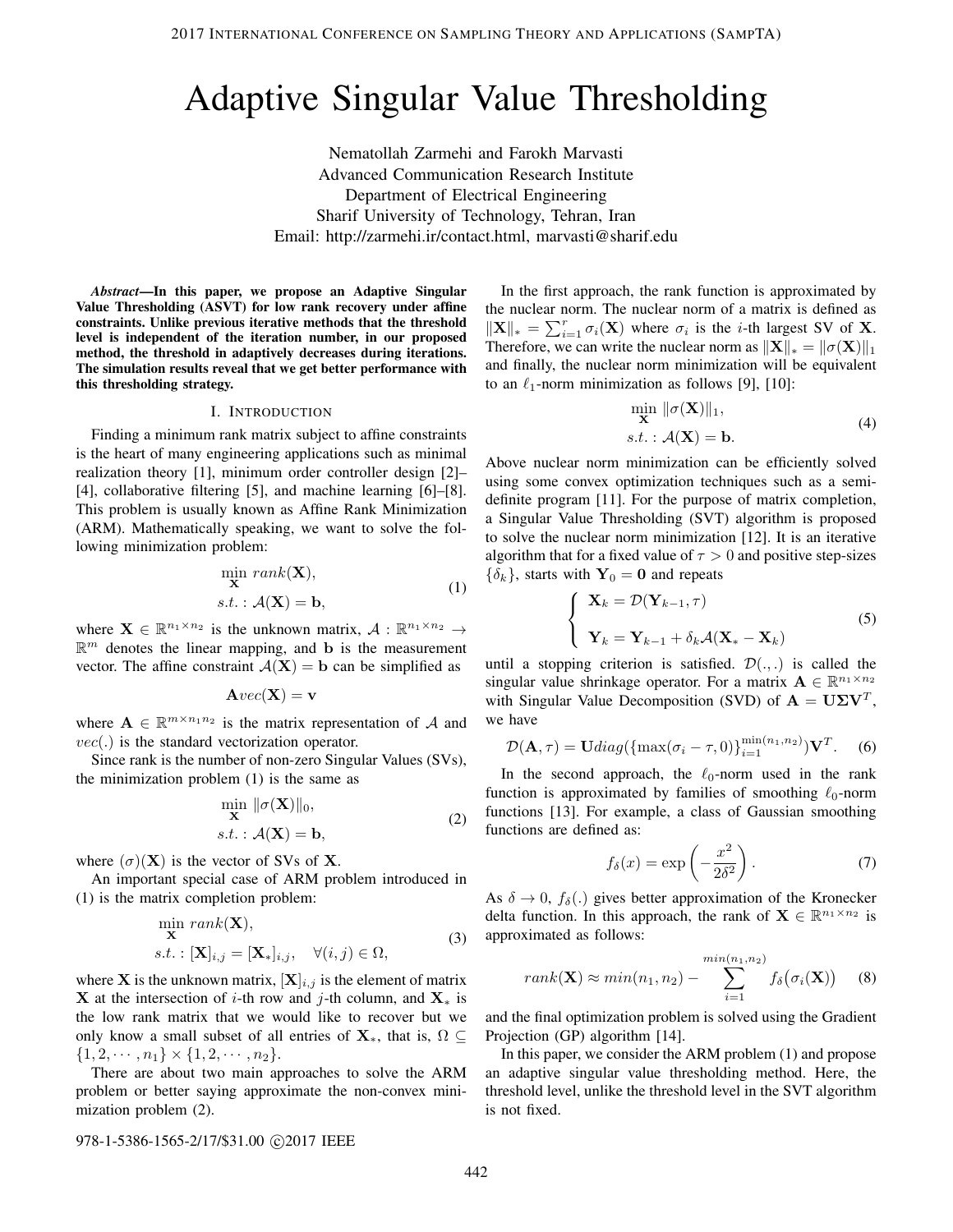# II. THE PROPOSED ALGORITHM

We aim to recover a low rank matrix under some linear constraints. As stated in Section I, this problem is known as ARM. It should be noted that we don't know the rank of the primary matrix. Since the low rank matrix has sparsity in SV domain, we propose to threshold the SVs. But the main difference between our algorithm and previous ones is that the threshold level is adaptively changed during iterations. The idea of adaptive thresholding is used in [15] for recovery of the original signal from its random samples. As suggested in [15], we choose threshold level of  $k$ -th iteration as follows:

$$
\tau_k = b \exp(-ak),\tag{9}
$$

where  $a$  and  $b$  are two constants. The proposed algorithm is as follows:

$$
\begin{cases} \mathbf{X}_k = \mathcal{T}(\mathbf{Y}_{k-1}, \tau_k) \\ \mathbf{Y}_k = \mathbf{Y}_{k-1} + \delta_k \mathcal{A}^*(\mathbf{b} - \mathcal{A}\mathbf{X}_k) \end{cases}
$$
(10)

where  $\mathcal{A}^*(.)$  is the adjoint of  $\mathcal{A}(.)$ . For a matrix  $\mathbf{X} \in \mathbb{R}^{n_1 \times n_2}$ with SVD  $X = U\Sigma V^T$ ,  $\mathcal{T}(X, \tau_k)$  is defined as follows:

$$
\mathcal{T}(\mathbf{X}, \tau_k) \stackrel{\Delta}{=} \mathbf{U} \big[ \text{if } \sigma_{i,j} < \tau_k : 0, \text{ else: } \sigma_{i,j} \big]_{i=1,j=1}^{n_1, n_2} \mathbf{V}^T. \tag{11}
$$

We call our algorithm Adaptive Singular Value Thresholding (ASVT) which is shown in Algorithm 1.

### III. SIMULATION RESULTS

The numerical experiment results are presented in this section. All simulations are done by MATLAB R2015a on Intel(R) Core(TM)  $i7-5960X$  @ 3GHz with 32GB-RAM.

We consider matrix completion as a special case of linear constraints. The random matrices are generated according to the scheme proposed in [12]. An r-rank matrix  $X$  of size  $n_1 \times n_2$  is generated as  $X = AB$  where  $A \in \mathbb{R}^{n_1 \times r}$ and  $\mathbf{B} \in \mathbb{R}^{r \times n_2}$  are sampled independently form a standard Gaussian distribution  $(\mathcal{N}(0, 1))$ . The measurements or the subset of observed entries  $\Omega$  is sampled uniformly at random of size m. As [12], we choose constant step-sizes as  $\delta = 1$ .

To evaluate the performance of the algorithms, we report the relative error of the reconstruction defined as follows:

$$
RE(\mathbf{X}, \hat{\mathbf{X}}) = \frac{\|\hat{\mathbf{X}} - \mathbf{X}\|_F}{\|\mathbf{X}\|_F}
$$
(12)

where  $X$  and  $\hat{X}$  are original and reconstructed matrices, respectively.

# *A. Comparison with the SVT Algorithm*

We generate matrices of size  $n_1 = n_2$ 100, 300, 500, 1000, and, 2000 with different ranks and different fraction of observations  $\left(\frac{m}{n_1n_2}\right)$ Í. and provide a comparison between our algorithm with the SVT algorithm proposed in [12]. We have downloaded the SVT MATLAB codes from http://svt.stanford.edu/code.html.

According to the results of Table I, our proposed method has better performance in terms of relative error even with

# Algorithm 1 Adaptive Singular Value Thresholding: ASVT

$$
1: \textbf{ input:}
$$

- 2: Measurement vector:  $\mathbf{b} \in \mathbb{R}^m$
- 3: Linear mapping: A
- 4: Maximum number of iterations: K
- 5: Positive step-sizes:  $\{\delta_k\}_{k=1}^K$
- 6: Two constants for thresholding:  $a, b$
- 7: Termination tolerance:  $\epsilon$

## 8: initialization:

9: 
$$
k \leftarrow 1
$$

- 10:  $e \leftarrow \infty$
- 11:  $\mathbf{X}_0 \leftarrow \mathbf{0}$

$$
12: \quad \quad \mathbf{Y} \leftarrow \mathbf{0}
$$

- 13: while  $e > \epsilon \& k < K$  do
- 14:  $[\mathbf{U}, \mathbf{\Sigma}, \mathbf{V}] = svd(\mathbf{Y})$
- 15:  $\tau_k = b \exp(-ak)$

16: 
$$
\mathbf{\Sigma}(\mathbf{\Sigma}<\tau_k)=0
$$

17: 
$$
\mathbf{X}_k = \mathbf{U} \mathbf{\Sigma} \mathbf{V}^T
$$

18: 
$$
\mathbf{Y} = \mathbf{Y} + \delta_k \mathcal{A}^*(\mathbf{b} - \mathcal{A}\mathbf{X}_k)
$$

$$
19: \qquad e = \|\mathbf{X}_k - \mathbf{X}_{k-1}\|_F
$$

$$
20: \qquad k \leftarrow k+1
$$

21: end while

22: 
$$
\hat{\mathbf{X}} \leftarrow \mathbf{X}_{k-1}
$$

23: return 
$$
\hat{X}
$$

a fewer number of iterations. For example, when the size of the matrix is  $3000 \times 3000$  and its rank is 100 and only 0.3 of its entries are observed, our algorithm recovers it after 29 iterations while the SVT algorithm does this after 65 iterations. Moreover, the relative error of our algorithm and the SVT algorithm is  $9.29 \times 10^{-4}$  and  $1.53 \times 10^{-3}$ , respectively.

# *B. Effect of Parameters*

In this Subsection, we investigate the effect of damping factor in thresholding operator ( $\alpha$ ) and step size ( $\delta$ ). For this simulation, we generate  $300 \times 300$  random matrices of rank 10 where only 1/3 of their entries are observed. We test the proposed method with different values of  $\alpha$  and  $\delta$ . The simulation results are shown in Figs. 1 and 2. According to the results of Figs. 1 and 2, the run time of the algorithm decrease as  $\alpha$  and  $\delta$  increases.

# *C. Phase Transition Plot*

To better show the performance of the proposed method, we plot the phase transition between  $\frac{m}{n_1 n_2}$  and  $\frac{d_r}{m}$  where  $d_r =$  $r(n_1 + n_2 - r)$  is the degree of freedom.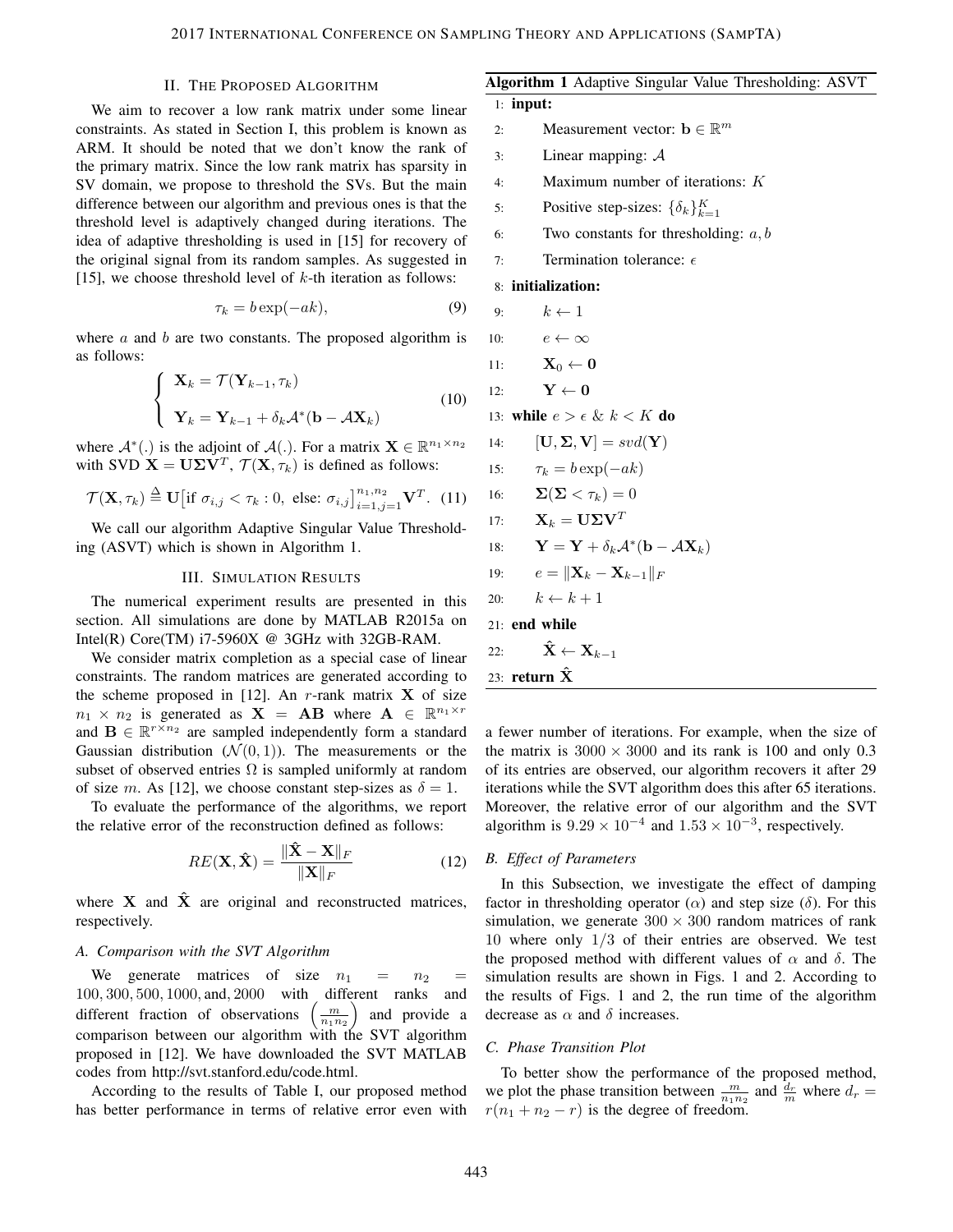$ASVT$   $\parallel$   $SVT$  [12] Size Rank  $\frac{m}{n_1n_2}$  $\#$ iters | RE |  $\#$ iters | RE  $500 \times 500$ 10 0.15 75 9.60e-4 200 5.02e-3  $50 \mid 0.4 \mid 64 \mid 9.62e-4 \mid 200 \mid 4.38e-2$ 100 0.5 138 9.64e-4 200 3.28e-1  $1000 \times 1000$  $10 \t 0.15 \t 38 \t 9.22e-4 \t 62 \t 1.49e-3$ 50 0.4 29 9.21e-4 70 1.60e-3 100 0.5 37 9.88e-4 103 1.89e-3  $1500 \times 1500$  $10 \t 0.15 \t 23 \t 8.17e-4 \t 49 \t 1.28e-3$ 50 0.4 22 8.69e-4 53 1.32e-3 100 0.5 26 8.79e-4 68 1.51e-3  $2000 \times 2000$  $10 \mid 0.1 \mid 49 \mid 9.24e-4 \mid 54 \mid 1.31e-3$ 50 0.3 27 8.05e-4 56 1.35e-3 100 0.4 28 9.98e-4 68 1.53e-3  $2500 \times 2500$  $10 \mid 0.1 \mid 38 \mid 9.60e-4 \mid 47 \mid 1.65e-3$  $50 \mid 0.25 \mid 33 \mid 8.36e-4 \mid 56 \mid 1.37e-3$ 100 0.3 37 8.96e-4 77 1.61e-3  $3000\times3000$  $10 \mid 0.05 \mid 29 \mid 9.29e-4 \mid 65 \mid 1.53e-3$  $50 \mid 0.25 \mid 29 \mid 9.33e-4 \mid 50 \mid 1.33e-3$ 100 0.3 32 8.37e-4 66 1.51e-3

TABLE I COMPARISON OF THE PROPOSED ALGORITHM AND THE SVT ALGORITHM.



Fig. 1. Effect of damping factor  $\alpha$ .

In this simulation, we generate random matrix  $M$  of size  $80 \times 80$ . Each experiment is repeated 100 times and a matrix is declared to be successfully recovered if the relative error between the recovered matrix and the original one is less than  $10^{-3}$ . The phase transition is charted in Fig. 3. The gray color of each cell indicates the probability of success recovery during simulations. For example, the white color indicates that the proposed algorithm can successfully recover the original matrix while the black indicates that it fails.







Fig. 3. Phase transition plot between  $d_r/m$  and  $m/(n_1n_2)$ .

# IV. CONCLUSION

In this paper, we proposed an adaptive singular value thresholding for recovery of low rank matrices under affine constraints. The word adaptive means that the threshold level is adaptively changed during the iterations. Recently, the SVT algorithm is proposed for the matrix completion which is an important case of low rank matrix recovery under affine constraints. We also compared our algorithm with the SVT algorithm and the simulation results show that we can achieve improvement with adaptive thresholding. We show that the relative error of the proposed method is less than the relative error of the SVT algorithm. Moreover, our algorithm does this task in a fewer number of iterations.